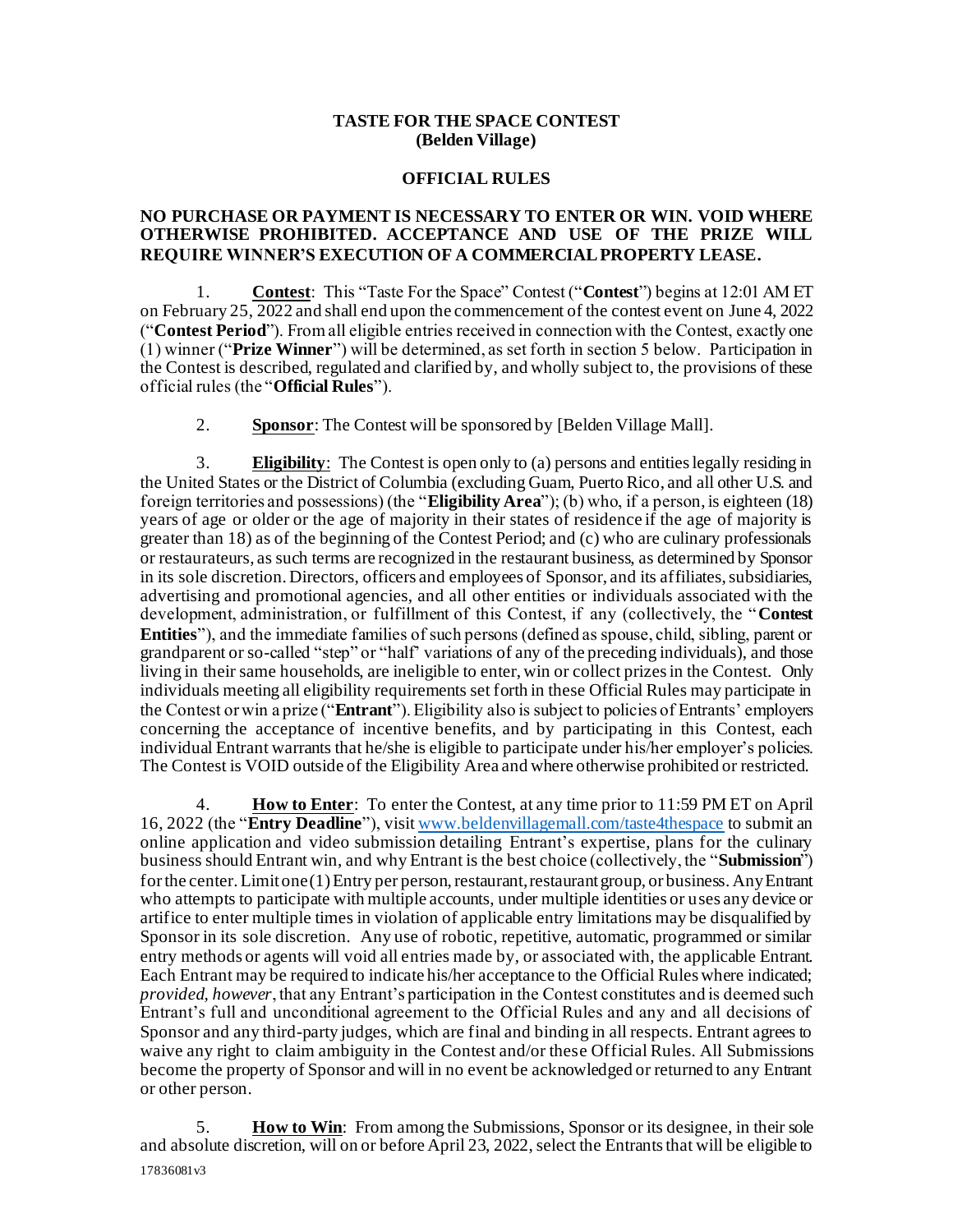participate in the tasting event on or about June 4, 2022 and located at 4230 Belden Village St NW, Canton, OH 44718 the "Tasting Event". Such Submissions will be selected based upon the content of the submitted applications and video submissions. At the Tasting Event, each Entrant will be required to cook one (1) tasting item that will be judged by the Tasting Event attendees (the "Community"). All Entrants are required to provide any necessary cooking supplies, ingredients, staff, utensils and wares. A qualified judging panel of expertsselected by Sponsor will select the Winner based on (a) the Community vote, (b) Entrant's business plan, (c) the overall fit for the center, and (d) Entrant's scores in the following categories: (i) presentation, (ii) dish creativity, (iii) overall flavor, (iv) public/crowd response, (v) cleanliness of booth, (vi) food served true to temperature, (vii) staff professionalism, (viii) unique concept, and (ix) good fit for center. The Submission with the highest overall score will win. Winner will be notified by phone approximately three (3) weeks following the Tasting Event.

While current events related to the COVID-19 pandemic are known, the future and/or lasting effects of the pandemic are unforeseeable and shall be considered a force majeure event to the extent that performance of Sponsor's obligations under these Rules and in connection with the Contest are deemed illegal, impossible, commercially impractical, or is otherwise materially and adversely affected, which includes, without limitation, government restrictions or recommendations reduce event capacity, increase event costs or impact event operations.

6. **Prizes**: The Prize Winner(s) will receive (a) a vacant space to operate your business (b) six (6) months free rent subject to the Lease (defined below), and (c) \$50,000 cash expense reimbursement for the purchase of kitchen operational supplies (e.g., kitchen ware, cutlery, general supplies, space improvements, illuminated signage), as well as general restaurant operating equipment (e.g., paper goods, serving plates, point of sale equipment, menu boards, etc.) (collectively, the "**Prize**"). Approximate retail value of the Prize is \$140,000. The odds of winning the Prize depends on the number eligible entries received. Sponsor, or its designated representative, will attempt to notify the potential Prize Winner of his/her winning status via the address, telephone number(s), and/or e-mail address provided in connection with the potential Prize Winner's Entry. Before any Prize is awarded, the potential Prize Winner must complete, sign, and return an Affidavit of Eligibility ("**Affidavit**") and, where lawful, a Liability/Publicity Release ("**Release**") (collectively, "**Affidavit and Release**") within seven (7) days after notification. If the Affidavit and Release are not signed and returned prior to the time deadline indicated in the documents, or if a potential Prize Winner does not meet eligibility criteria set forth in these Official Rules, or is otherwise unwilling or unable to comply with these Official Rules, or cannot be contacted within seven (7), an alternate winner will be determined based on the Contest voting criteria. Upon receipt and verification of the Affidavit and Release and compliance with the Official Rules, Prize Winner will be contacted with further details as to how Prize Winner may redeem the Prize. Prize Winner will also be required to sign and deliver a commercial property lease (the "**Lease**") in the form provided by Sponsor. By way of example only, a sample lease is available at \_\_\_\_\_\_\_\_\_\_\_\_\_ for your review. Please note that the terms and conditions of the Lease, which are modeled after the sample, are subject to modification as determined by Sponsor in its sole discretion.

## **Receipt of the cash reimbursement portion of the Prize is subject to Winner's compliance with the requirements set forth in the Lease. In the event that Winner vacates the leased space, all items purchased with the investment cash shall remain with Sponsor or its designee.**

7. **General Conditions**: If for any reason the Contest is not capable of running as planned by reason of, but not limited to, tampering, unauthorized intervention, actions by Entrants, fraud, or any other causes which, Sponsor in its sole opinion, deems could corrupt or affect the administration, security, fairness, integrity, or proper conduct of the Contest, Sponsor reserves the right, in its sole discretion, to cancel, terminate, modify, or suspend the Contest. No transfer, assignment, cash redemption or substitution of a Prize is permitted without the written consent of Sponsor. No portion of the Prize has any cash value and no portion of the Prize may be sold, offered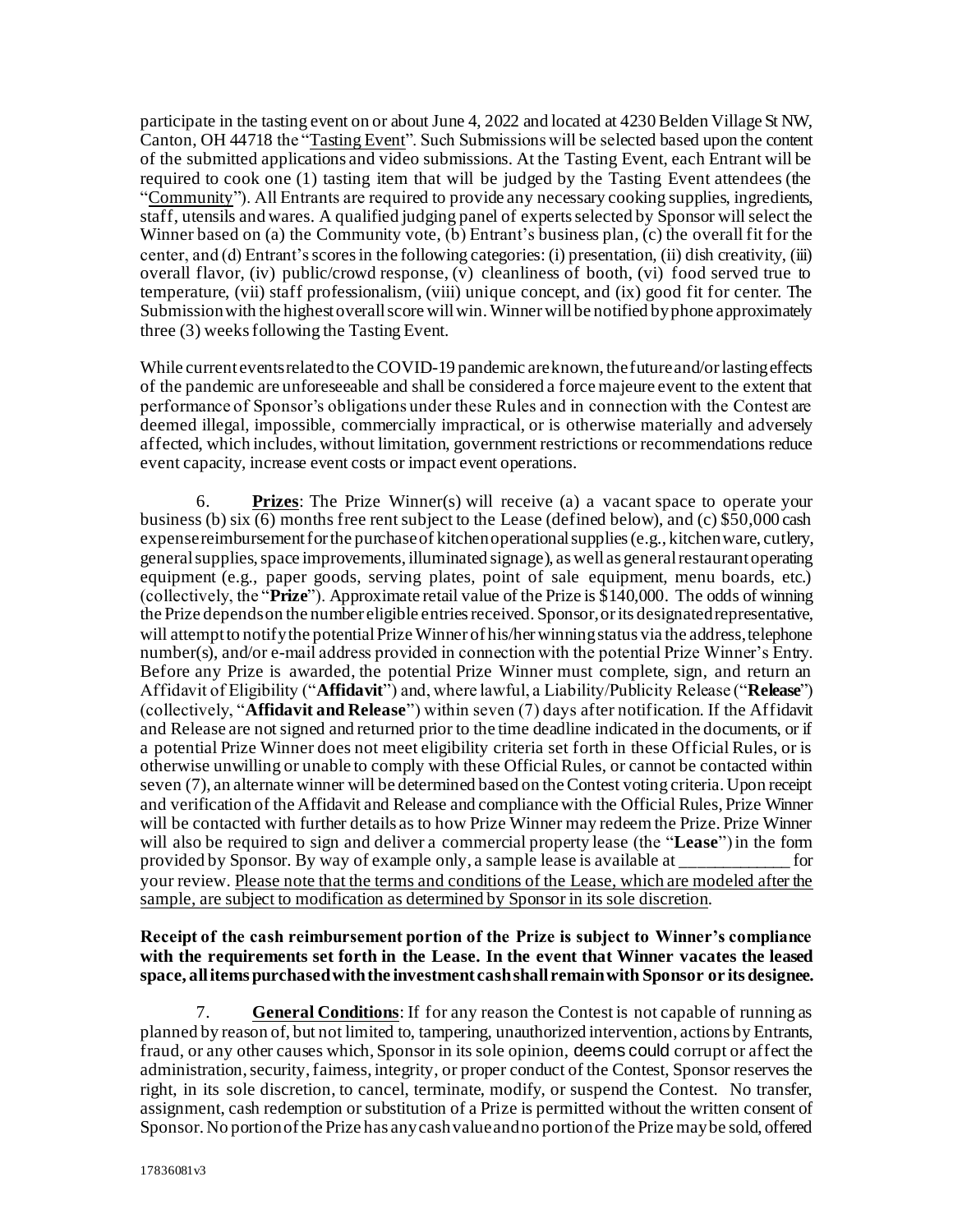for sale, assigned, transferred, offered for transfer, photocopied, duplicated or exchanged for cash, merchandise or services, in whole or part, without the advance written consent of Sponsor.

8. **General Release and Hold Harmless**: By entering this Contest and/or accepting a Prize, each Entrant and Prize Winner (for himself or herself and his or her heirs) hereby releases, holds harmless, and forever discharges each of the Contest Entities, and all of their respective parents, subsidiaries, affiliates, advertising and promotion agencies, and all of their respective directors, officers, governors, employees, shareholders, and agents (collectively, the "**Released Entities**") from any and all liability, loss, harm, damage, cost, or expense (collectively, a "**Loss**") (i) associated with the Entrant's participation in this Contest, redemption of any Prize in connection with this Contest, attendance at any events related to this Contest, and/or use or misuse of any Prize, including, but not limited to, all reasonable counsel fees and court costs incurred, property damage, personal injury, and/or death; (ii) related to the production, promotion, or execution of this Contest (or participation therein), or claims based on publicity rights, defamation, or invasion of privacy; and (iii) that may occur in connection with acceptance and/or use of the Prize or while participating in or traveling to any Prize-related activity.

9. **Limitations of Liability**: Except where prohibited, Entrants agree that: (i) any and all disputes, claims, and causes of action arising out of or connected with this Contest, or any prize awarded, or the determination of the Prize Winner, shall be resolved individually, without resort to any form of class action; and (ii) any and all claims, judgments, and awards shall be limited to actual out-of-pocket costs incurred, including costs associated with entering this Contest but in no event attorneys' fees. IN NO EVENT WILL ANY OF THE RELEASED ENTITIES BE RESPONSIBLE OR LIABLE FOR ANY INJURIES, CLAIMS, ACTIONS, DAMAGES, LOSSES, OR LIABILITY OF ANY KIND, INCLUDING INDIRECT, INCIDENTAL, CONSEQUENTIAL, OR PUNITIVE DAMAGES RESULTING FROM OR ARISING FROM PARTICIPATION IN, OR THE PRODUCTION, PROMOTION, OR ADMINISTRATION OF, THE CONTEST, OR ACCEPTANCE, POSSESSION, USE, MISUSE, OR NONUSE OF A PRIZE THAT MAY BE AWARDED. WITHOUT LIMITING THE FOREGOING, ALL PRIZES ARE PROVIDED "AS IS" WITHOUT WARRANTY OF ANY KIND, EITHER EXPRESS OR IMPLIED, INCLUDING BUT NOT LIMITED TO, THE IMPLIED WARRANTIES OF MERCHANTABILITY, FITNESS FOR A PARTICULAR PURPOSE, OR NON-INFRINGEMENT. SOME JURISDICTIONS MAY NOT ALLOW THE LIMITATIONS OR EXCLUSION OF LIABILITY FOR INCIDENTAL OR CONSEQUENTIAL DAMAGES OR EXCLUSION OF IMPLIED WARRANTIES, SO SOME OF THE ABOVE LIMITATIONS OR EXCLUSIONS MAY NOT APPLY TO YOU. CHECK YOUR LOCAL LAWS FOR ANY RESTRICTIONS OR LIMITATIONS REGARDING THESE LIMITATIONS OR EXCLUSIONS. ANY ATTEMPT BY AN ENTRANT OR ANY OTHER INDIVIDUAL TO DELIBERATELY UNDERMINE THE LEGITIMATE OPERATION OF THE CONTEST IS A VIOLATION OF CRIMINAL AND CIVIL LAWS, AND SHOULD ANY SUCH ATTEMPT BE MADE, SPONSOR RESERVES THE RIGHT TO SEEK DAMAGES FROM ANY SUCH PERSON TO THE FULLEST EXTENT PERMITTED BY LAW.

10. **Non-Waiver**: The failure or delay by Sponsor in enforcing any particular clause, provision, or aspect of these Official Rules shall not impact the validity, enforceability, or effect of any other clause, provision, or aspect of these Official Rules.

11. **Miscellaneous**: By participating in the Contest, each Entrant agrees to be bound by these Official Rules and the decisions or interpretations of Sponsor regarding the Official Rules, which are final and binding in all respects. Non-compliance with these Official Rules shall result in disqualification from the Contest. By participating in the Contest, each Entrant waives any right to claim ambiguity in these Official Rules. In the event of a dispute as to the identity of an Entrant or Prize Winner, the individual who was, at the time of entry, as determined by Sponsor, the documented registered holder of the email account used in connection with entry for the Contest will be deemed the eligible Entrant or Prize Winner, as applicable. It is the sole responsibility of